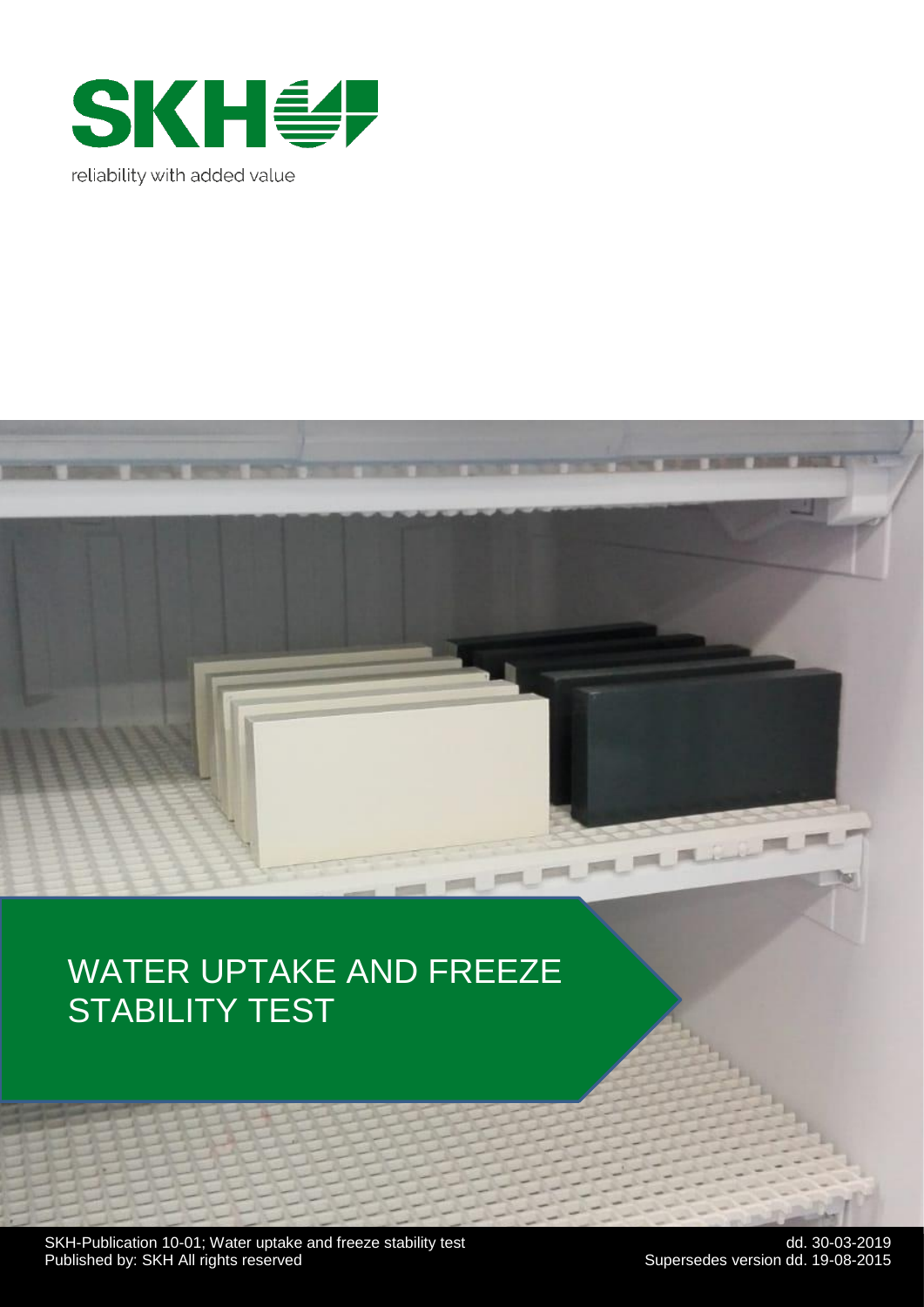

Uitgever: Certificatie-instelling SKH Postbus 159 6700 AD WAGENINGEN The Netherlands Tel.: +31 (0)317 45 34 25<br>E-mail: mail@skh.nl mail@skh.nl **Website: http://www.skh.nl**

© SKH

No part of this publication may be reproduced and/or made public by means of printing, photocopying, microfilming or by any other means whatsoever without the prior permission in writing from SKH, nor may it be used without such permission for any other purpose than that for which it was produced.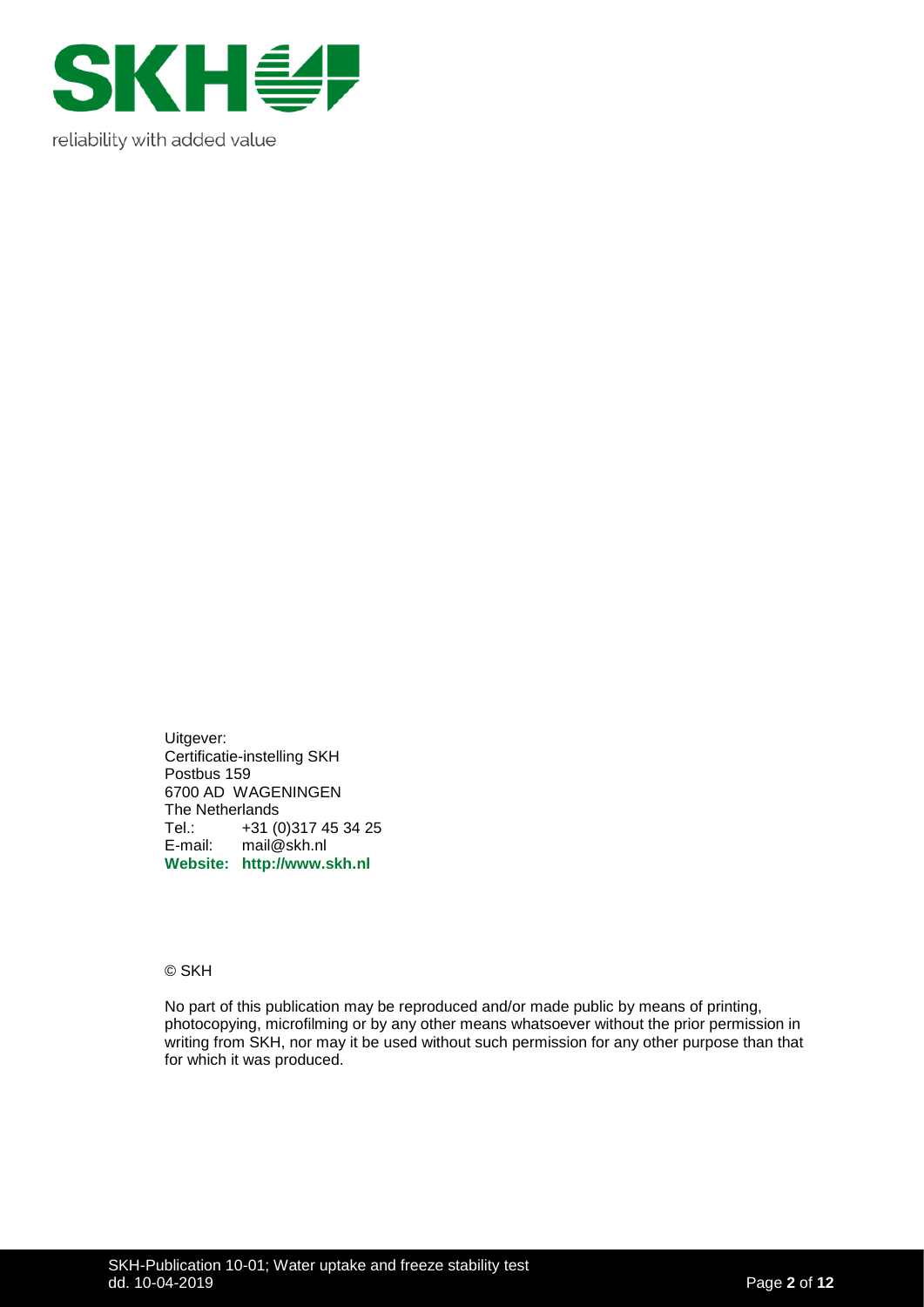

## **CONTENT**

| 1.  | <b>INTRODUCTION</b>                                                                             | $\boldsymbol{4}$ |
|-----|-------------------------------------------------------------------------------------------------|------------------|
| 1.1 | Scope                                                                                           | 4                |
| 1.2 | Principle                                                                                       | 4                |
| 1.3 | Safety                                                                                          | 4                |
| 1.4 | <b>Definitions</b>                                                                              | 4                |
| 2.  | <b>REAGENTS AND AIDS</b>                                                                        | 5                |
| 3.  | <b>EQUIPMENT AND GLASS</b>                                                                      | 6                |
| 4.  | <b>PROCEDURE</b>                                                                                | 7                |
| 4.1 | Production of test pieces                                                                       | $\overline{7}$   |
| 4.2 | Application and drying of paint systems according to the paint supplier's process<br>parameters | 8                |
| 5.  | <b>METHOD</b>                                                                                   | 9                |
| 5.1 | Resistance against alternating stress due to moisture and frost                                 | 9                |
| 5.2 | Performance of the supsteps                                                                     | 10               |
| 6.  | <b>SCHEDULE</b>                                                                                 | 11               |
| 7.  | <b>DOCUMENTLIST</b>                                                                             | $12 \,$          |
|     |                                                                                                 |                  |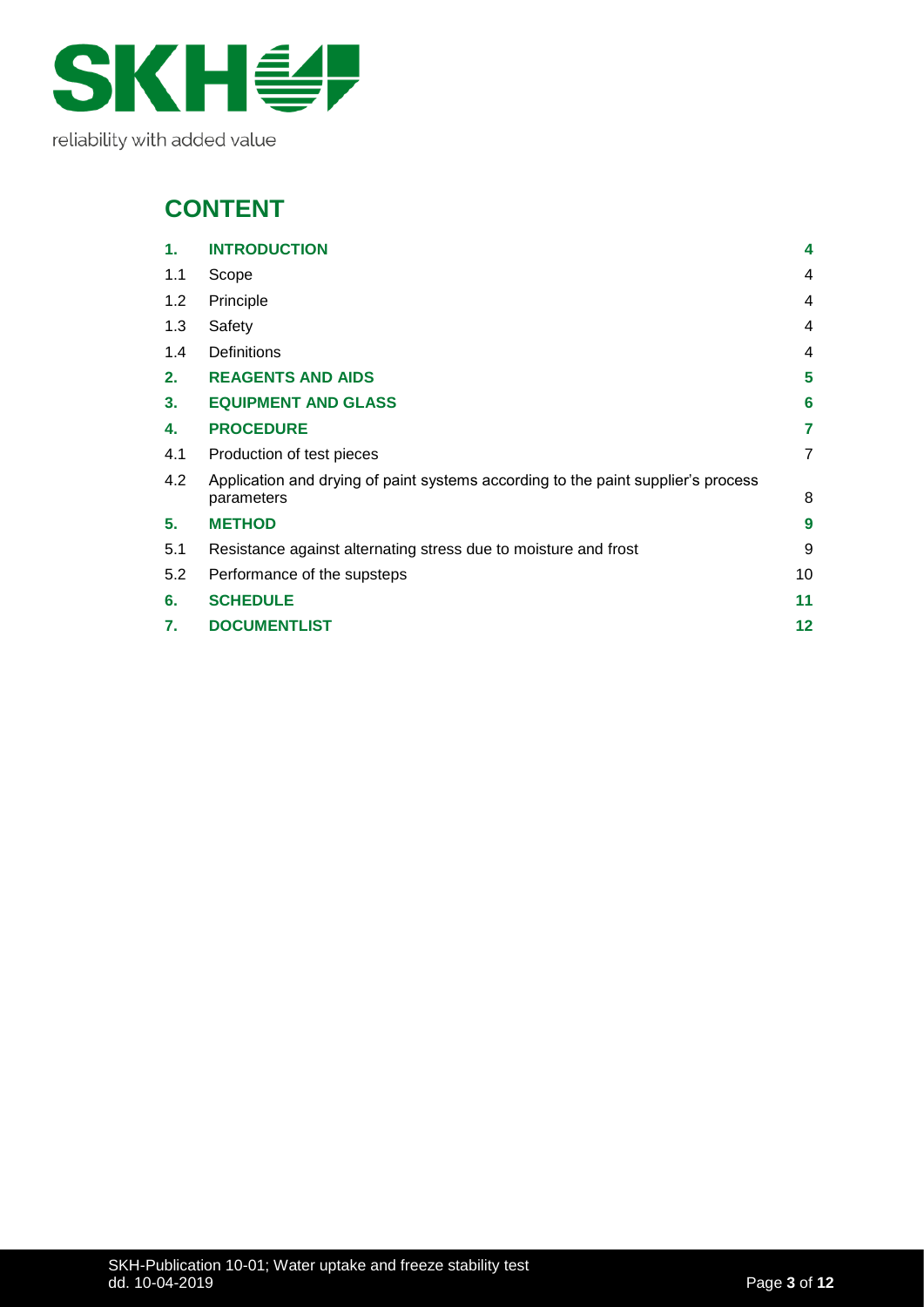

## <span id="page-3-0"></span>**1. INTRODUCTION**

This work instruction describes the activities for the performance of a water uptake and freeze stability test..

#### <span id="page-3-1"></span> $1.1$ **Scope**

The scope of this work instruction is the correct performance of the water uptake and freeze stability test to determine resistance to alternating stress due to moisture and frost, as described in AD 0814 and AD 0817, and the correct performance of the associated assessments for adhesion, blistering and flaking. The timber specie sapele, at least, must be tested according to AD 0814 and AD 0817. The testing of other timber species is optional.

#### <span id="page-3-2"></span> $1.2$ **Principle**

The water uptake and freeze stability test is used to determine the resistance to moisture and frost of water-soluble paint systems immediately after critical drying, and to assess the robustness of the paint coat under these circumstances.

#### <span id="page-3-3"></span> $1.3$ **Safety**

Always reed the safety data sheet for the product in question before using paint products.

#### <span id="page-3-4"></span> $1.4$ **Definitions**

Water absorption:

water absorption is defined as the number of grams of water absorbed via the test surface of the test panel after 72 hours of floating on water

### Water permeability:

water permeability is the quantity of water expressed in grams per square metre that has passed through the test surface during 72 hours of floating on water.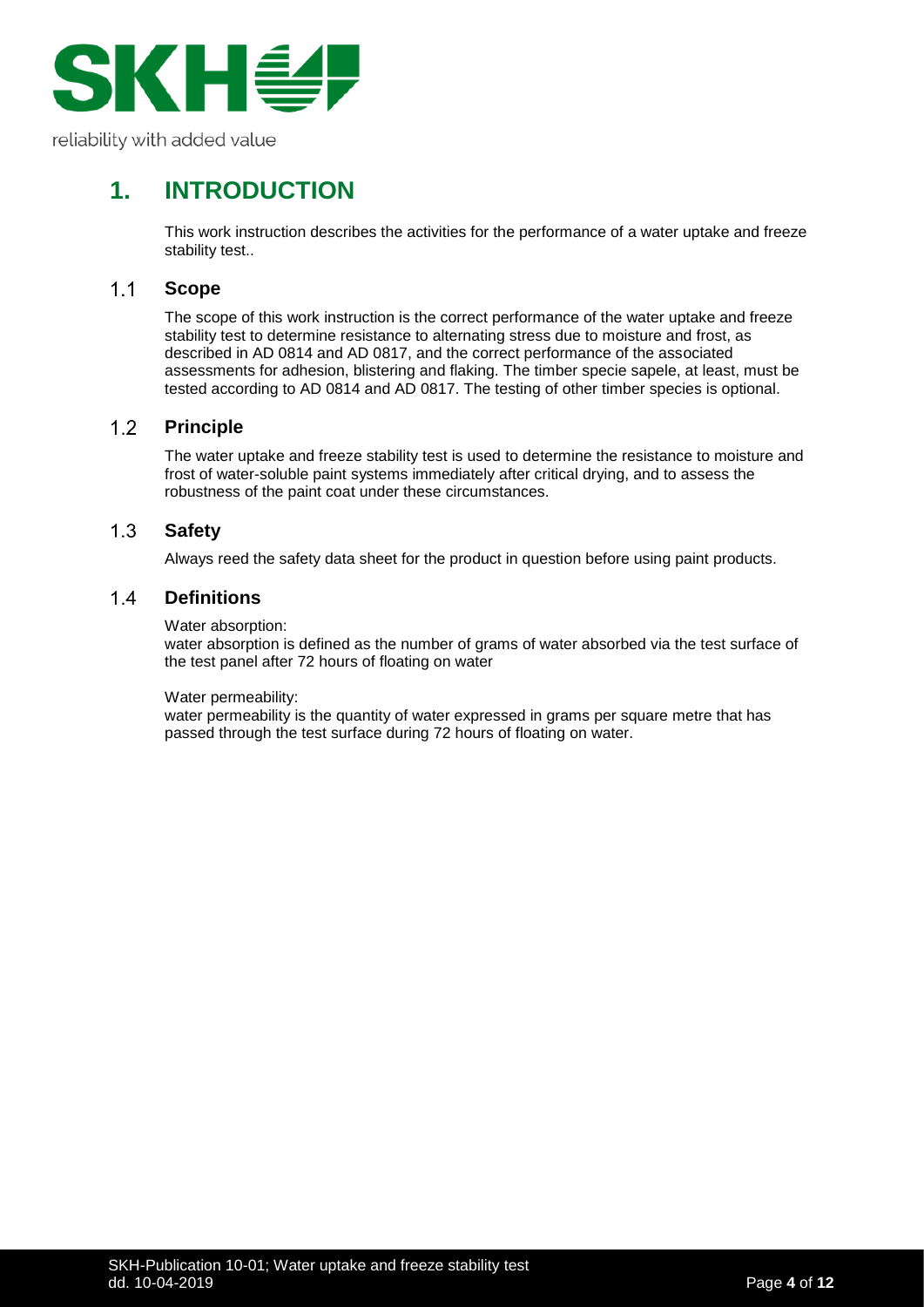

.

## <span id="page-4-0"></span>**2. REAGENTS AND AIDS**

The following materials are required to carry out this test:

the paint to be tested;

− five straight grained, free of defects, sapele test panels, for each colour to be tested and type of determination, with dimensions: 150 mm x 70 mm x 20 mm (length x width x thickness) and a growth-ring orientation of approximately 45° with the surface;

- − sealant with a maximum water permeability of 30 g/m<sup>2</sup> according to EN 927-5;
- − tray with fresh demineralised water(1), placed at 20°C
- *1) All water referred to in this publication has to meet the requirement of conductivity of 20 µSiemens/cm, e.g. demineralised or distilled water.*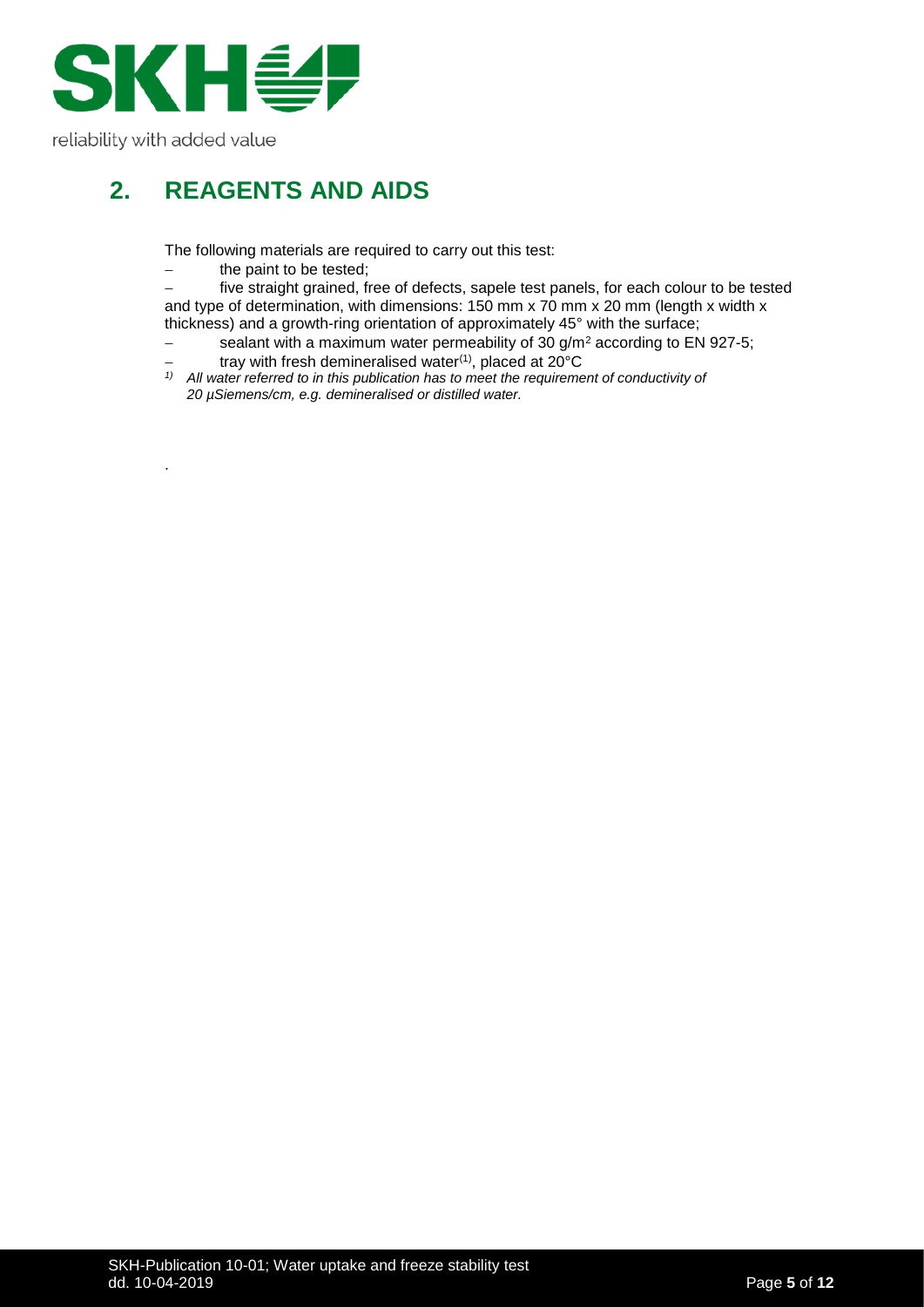

## <span id="page-5-0"></span>**3. EQUIPMENT AND GLASS**

The following equipment is required to carry out this test:

- brush;<br>- airless
- airless high-pressure spraying installation or airmix spraying installation;
- climate cabinet/room with adjustable RH, temperature, and an adjustable laminar air flow;
- calibrated balance with an accuracy of 0.01 g.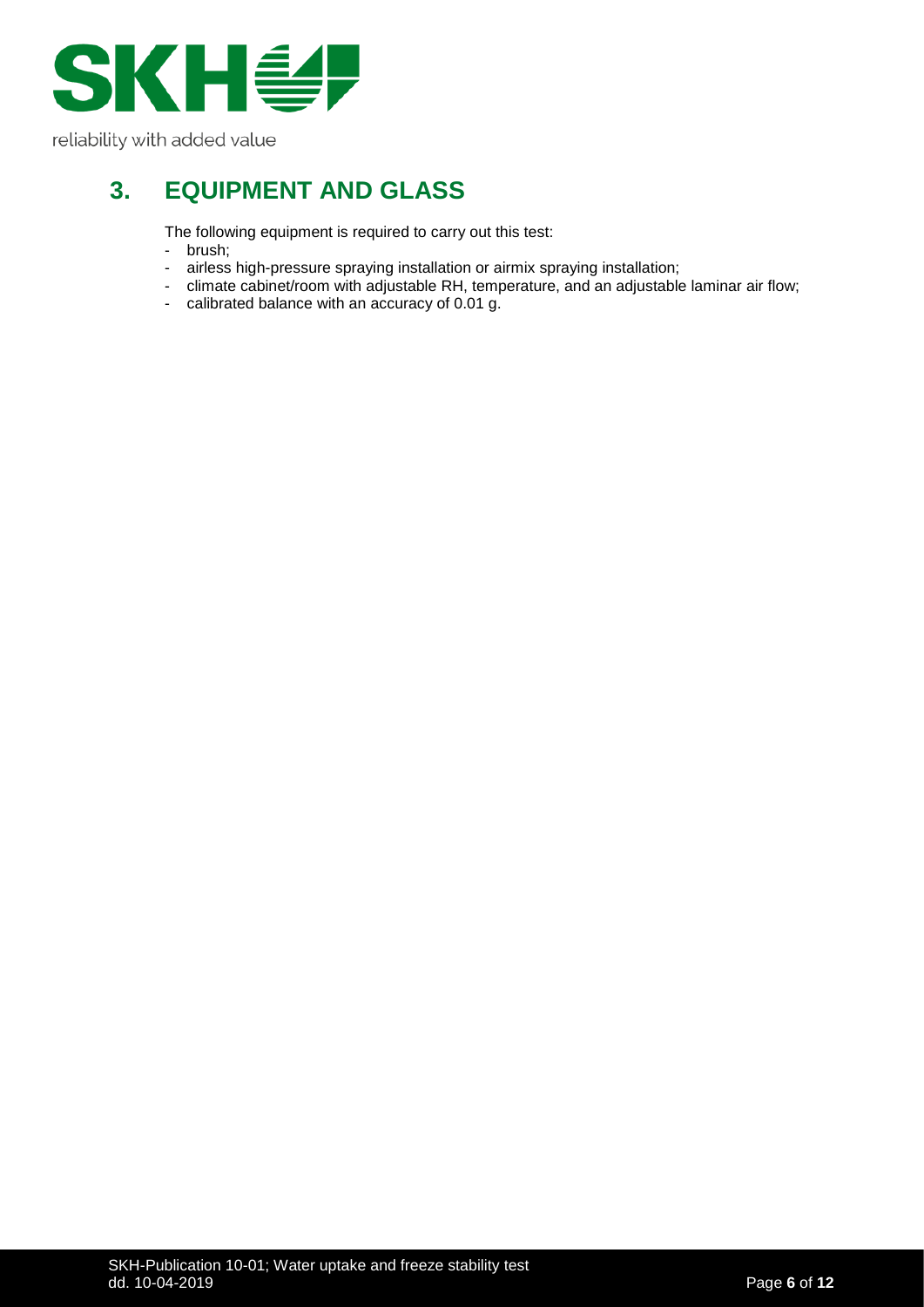

## <span id="page-6-0"></span>**4. PROCEDURE**

#### <span id="page-6-1"></span> $4.1$ **Production of test pieces**

The test pieces are produced as follow.

from straight-grained and free of defects sapele, planks are sawn and planed with a cross-cut dimensions of 70  $\pm$  1 mm x 20  $\pm$  1 mm. Hierbij moet de hoek tussen de iaarringen en het testoppervlak 45+ 10  $\Box$  Panels with a length of 150  $\pm$  1 mm are then sawn from this. The test pieces are then stored for at least one week at 20° C and 65% RH, but in any case until they reach a constant weight. The mass per unit volume is then determined by weighing and dividing the weight by the volume. At the reached equilibrium moisture content, the mass per unit volume should lie between 650 and 800 kg/m3 based upon a timber moisture percentage as referred to in SKH Publication 99-05.

COMMENT: In addition to sapele, the standard timber species for this test method, this test method is also applicable to other timber species and timber-like substrates.

- The test panels (150 mm x 70 mm x 20 mm) will be sealed using a sealant (SKH Publication 04-01) on the cross-cut edges, the longitudinal sides and the heart side. Ensure that no sealant gets onto the surface to be tested.
- − After sealing, the test pieces are stored for at least one week at 20° C and 65% RH, but in any case until a constant weight is reached.
- For each opaque paint system to be tested, five panels are finished on the bark side in colour RAL 1013 (white) and five in the colour RAL 7026 (dark grey).
- For each transparent paint system to be tested, five panels are finished on the bark side in the "critical" colour (the colour that is regarded as the most critical by the manufacturer).
- The paint system is applied in one or more coats according to the supplier's instructions, within the provisions of AD 0801 and AD 0803.
- The quantity of paint to be applied is calculated according to Formula 1 below. During application,

the quantity of paint applied is recorded by weighing.

### **Formula (1)**

$$
LD = \frac{m_1 - m_0}{A \times \left(\frac{\rho_v}{VS}\right)}
$$

- LD: coat thickness to be applied [µm]
- $m_1$ : weight of panel with wet paint [g]
- m<sub>0</sub>: weight of panel before the application of paint [g]
- VS: percentage of solid substance by volume according to manufacturer's data
- $\mathsf{pv}$  : density of the wet paint, according to manufacturer's data [g/cm<sup>3</sup>]
- A: area of surface onto which paint is applied  $[cm^2]$  for standard panel dimensions this is 105 cm<sup>2</sup>

After critical drying of the test panels a check should be made for a closed paint coat according to SKH publication 06-02. If the paint coat is not closed on more than one panel, the test series must be re-applied. One panel may be left out of the assessment.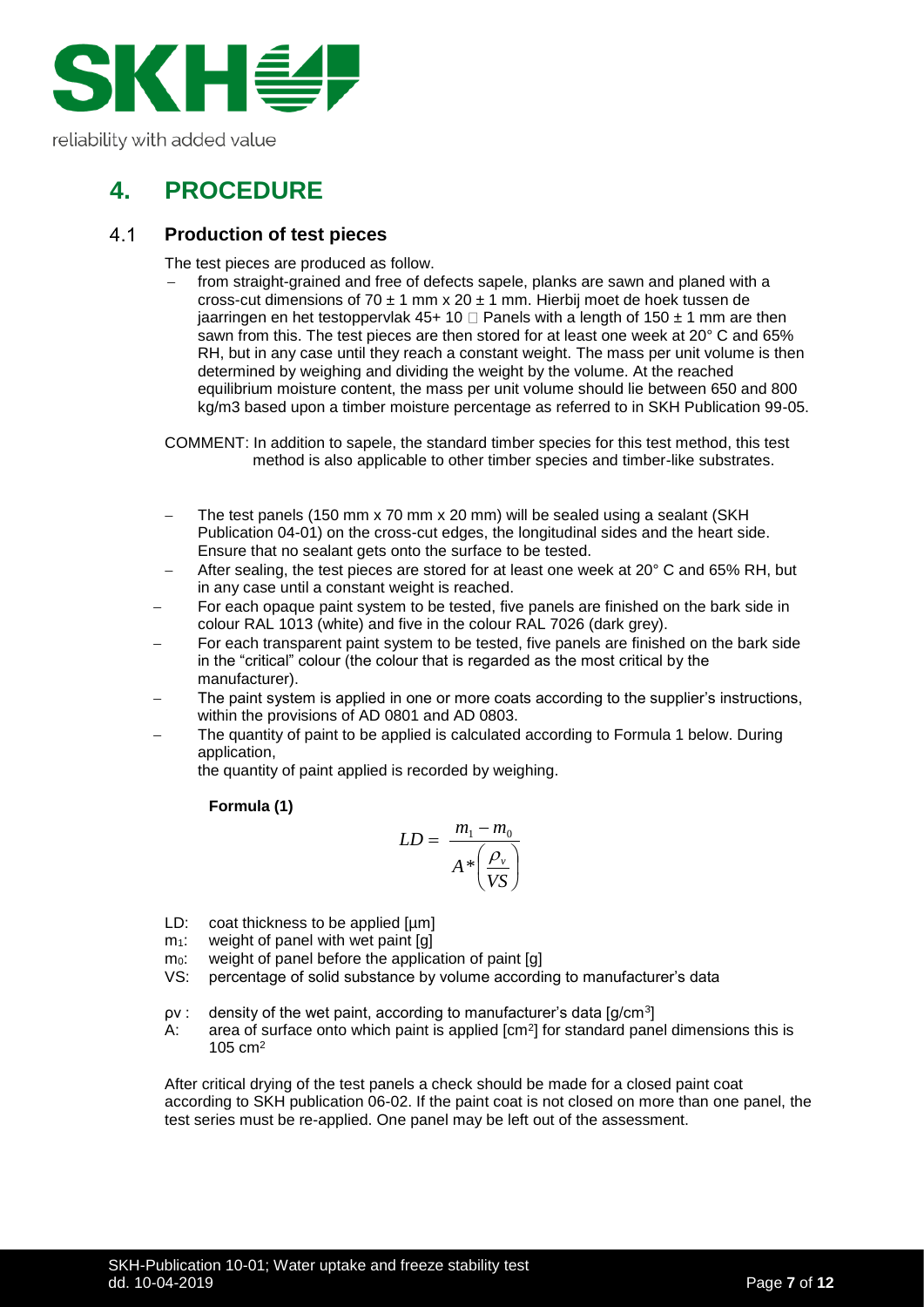

#### <span id="page-7-0"></span>4.2 **Application and drying of paint systems according to the paint supplier's process parameters**

- The paint is checked for the presence of microfoam. If this is found, the paint is stored for one week before being processed.
- The paint is stirred for two minutes with a spatula and vented for 15 minutes (left to stand with the lid off).
- The panels are taken out of the climatised room (20° C and 65% RH) and the first coat of paint is applied immediately.
- The coats of paint can be applied in the following ways:
- − In accordance with the paint supplier's process parameters;
- − In accordance with Appendix 5A and/or Appendix 6A of AD 0801;
- − In accordance with Appendix 6a and/or Appendix 7a of AD 0803;
- The precise amount of wet paint calculated to achieve the dry coat thickness prescribed by the paint manufacturer (opaque and transparent systems) is applied; this is ensured by weighing.
- On spruce an over dosage of 10% is used for the first coat only. On other timber species an overdosage of 15% to 25% is used for the first coat only to achieve a closed coat of paint.

Each panel is separately weighed before and after application.

- In the laboratory a flow coat is applied by a flat brush (45 mm). Spray coats are sprayed.
- − Conditions under which spray application must take place:
	- type of spray gun: Airless or Airmix;
	- type of nozzle: opening 0.009-0.13 inch, spraying angle 30° 40°, replaced after a maximum of 1000 litres;
	- − adjust spraying pressure until a good spray pattern is achieved (80-120 bar, depending upon nozzle and paint);
	- preferably do not circulate the paint due to air inclusion;
	- − conditions during application: 20° C and 65% RH;
	- − distance between nozzle and object: approx. 300 mm;
	- − coat thickness to be achieved: by weighing;
	- − cleaning and maintenance protocol: Good housekeeping.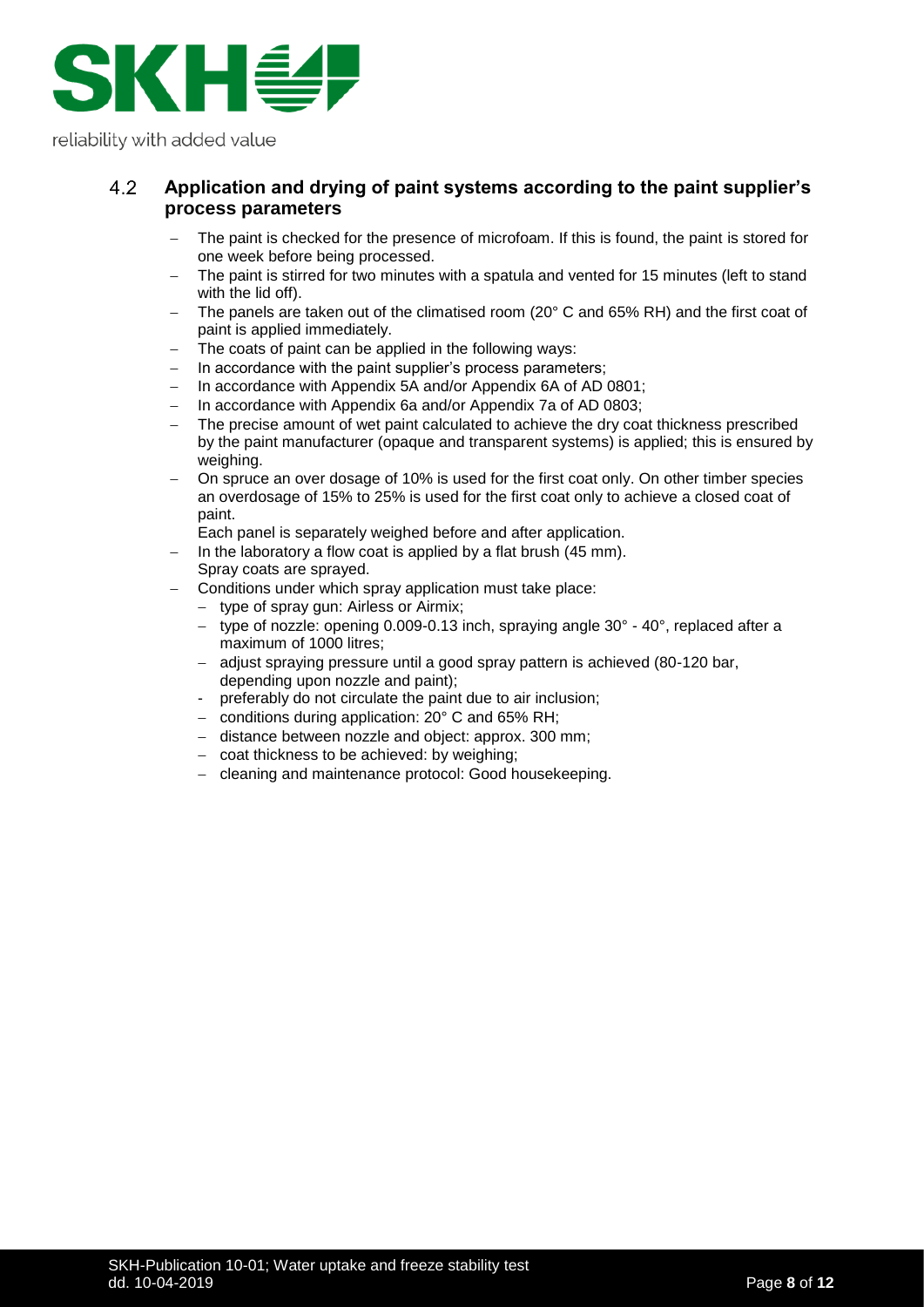

## <span id="page-8-0"></span>**5. METHOD**

#### <span id="page-8-1"></span> $5.1$ **Resistance against alternating stress due to moisture and frost**

The resistance against alternating stress due to moisture and frost is measured on defect free panels in the colours RAL 1013 and RAL 7026, or as specified by the client. The paint system is applied by means of airless/air mix spraying. The dry coat thickness of the paint system is built up as specified by the principal. The paint system is dried under at least QS conditions or as specified by the principal. After critical drying the panels are exposed to alternate moisture and frost for a minimum of 6 cycles.

Table 1 shows the progression of the water uptake and freeze stability test. The panels are weighed at the start and after every water uptake stage. After every third cycle the panels are visually inspected for defects. The assessment is performed with and without 10x magnification. Any paint damage in the form of blistering, flaking and cracking is determined in accordance with ISO 4628-2, -4 and -5.

After the end of the last cycle, once the panels have returned to room temperature, the adhesion is determined in accordance with SKH Publication 05-01, two hours after the end of the last test cycle (after the freezing step). The dry layer thickness of the coating is also checked by a suitable microscopic investigation like the method described ISO 2808..

| <b>Step</b>  | <b>Operation</b> | <b>Stress</b> | <b>Temperature</b>    | <b>Duration</b> | <b>Assessment</b>                              |
|--------------|------------------|---------------|-----------------------|-----------------|------------------------------------------------|
|              |                  |               |                       |                 |                                                |
|              | Cycli 1 to 3     |               |                       |                 |                                                |
| 1A           | Weighing         | Water uptake  | $20 \pm 2^{\circ}$ C  | 72 hours        |                                                |
| 1B           | Weighing         | Freezing      | $-18 \pm 4^{\circ}$ C | $\geq$ 24 hours |                                                |
| 2A           |                  | Water uptake  | $20 \pm 2^{\circ}$ C  | 72 hours        |                                                |
| 2B           | Weighing         | Freezing      | $-18 \pm 4^{\circ}$ C | $\geq$ 24 hours |                                                |
| 3A           |                  | Water uptake  | $20 \pm 2$ °C         | 72 hours        |                                                |
| 3B           | Weighing         | Freezing      | $-18 \pm 4^{\circ}$ C | $\geq$ 24 hours | ISO 4628-2, -4 and -5                          |
| Cycli 4 to 6 |                  |               |                       |                 |                                                |
| 4A           |                  | Water uptake  | $20 \pm 2^{\circ}$ C  | 72 hours        |                                                |
| 4B           | Weighing         | Freezing      | $-18 \pm 4^{\circ}$ C | $\geq$ 24 hours |                                                |
| 5A           |                  | Water uptake  | $20 \pm 2^{\circ}$ C  | 72 hours        |                                                |
| 5B           | Weighing         | Freezing      | $-18 \pm 4^{\circ}$ C | $\geq$ 24 hours |                                                |
| 6A           |                  | Water uptake  | $20 \pm 2^{\circ}$ C  | 72 hours        |                                                |
| 6B           | Weighing         | Freezing      | $-18 \pm 4$ °C        | $\geq$ 24 hours | ISO 4628-2, -4 and -5<br>SKH-Publication 05-01 |

| Table 1: | Water uptake and freeze stability test, performed after application and critical |
|----------|----------------------------------------------------------------------------------|
|          | drying in accordance with the minimum process conditions from AD 0801            |
|          | and/or AD 0803.                                                                  |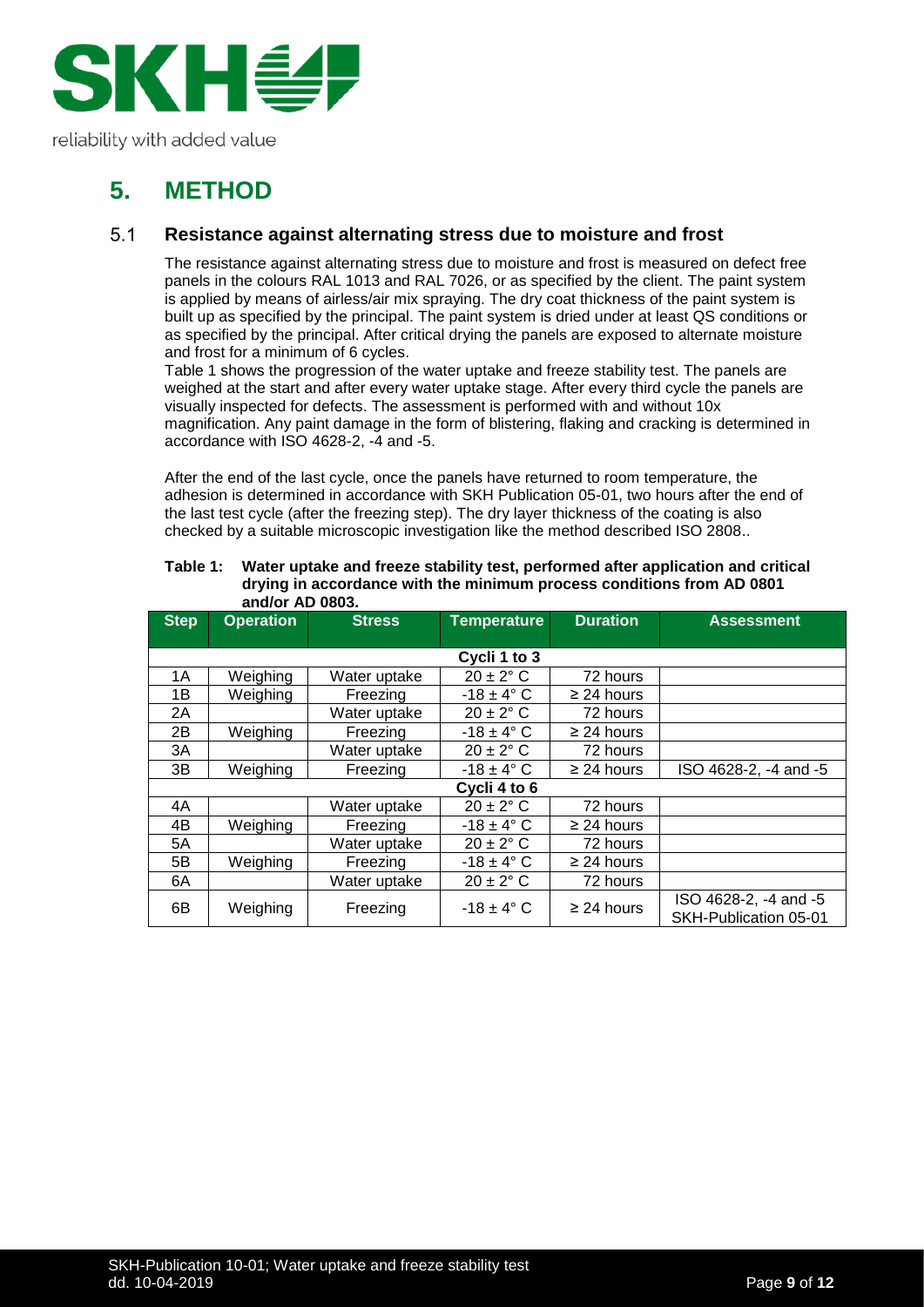

#### <span id="page-9-0"></span> $5.2$ **Performance of the substeps**

Before starting the first water uptake step the test panels are weighed, after which they are placed in fresh demineralised water at a temperature of 20°C with the coating to be tested facing down..

- 1A After 72 hours the test panels are taken out of the water, patted dry with a new tissue, immediately weighed and then immediately placed in the freezer on a plastic grille on their sides with a space of at least 10 mm between them.
- 1B After at least 24 hours the panels are taken from the freezer and placed in fresh demineralised water at a temperature of 20° C with the coating to be tested facing down.
- 2A After 72 hours the test panels are taken out of the water, patted dry with a new tissue, immediately weighed and then immediately placed in the freezer on a plastic grille on their sides with a space of at least 10 mm between them.
- 2B After at least 24 hours the panels are taken from the freezer and placed in fresh demineralised water at a temperature of 20° C with the coating to be tested facing down.
- 3A After 72 hours the test panels are taken out of the water, patted dry with a new tissue, immediately weighed and then immediately placed in the freezer on a plastic grille on their sides with a space of at least 10 mm between them.
- 3B After at least 24 hours the panels are taken from the freezer and stored at  $20^{\circ}$  C and 65% RH, for 2 hours. After these two hours the panels are checked for defects and placed in fresh demineralised water at a temperature of 20° C with the coating to be tested facing down.
- 4A After 72 hours the test panels are taken out of the water, patted dry with a new tissue, immediately weighed and then immediately placed in the freezer on a plastic grille on their sides with a space of at least 10 mm between them.
- 4B After at least 24 hours the panels are taken from the freezer and placed in fresh demineralised water at a temperature of 20° C with the coating to be tested facing down.
- 5A After 72 hours the test panels are taken out of the water, patted dry with a new tissue, immediately weighed and then immediately placed in the freezer on a plastic grille on their sides with a space of at least 10 mm between them.
- 5B After at least 24 hours the panels are taken from the freezer and placed in fresh demineralised water at a temperature of 20° C with the coating to be tested facing down.
- 6A After 72 hours the test panels are taken out of the water, patted dry with a new tissue, immediately weighed and then immediately placed in the freezer on a plastic grille on their sides with a space of at least 10 mm between them.
- 6B After at least 24 hours the panels are taken from the freezer and stored at 20° C and 65% RH, for 2 hours. After these 2 hours the panels are checked for defects and the final assessment is made.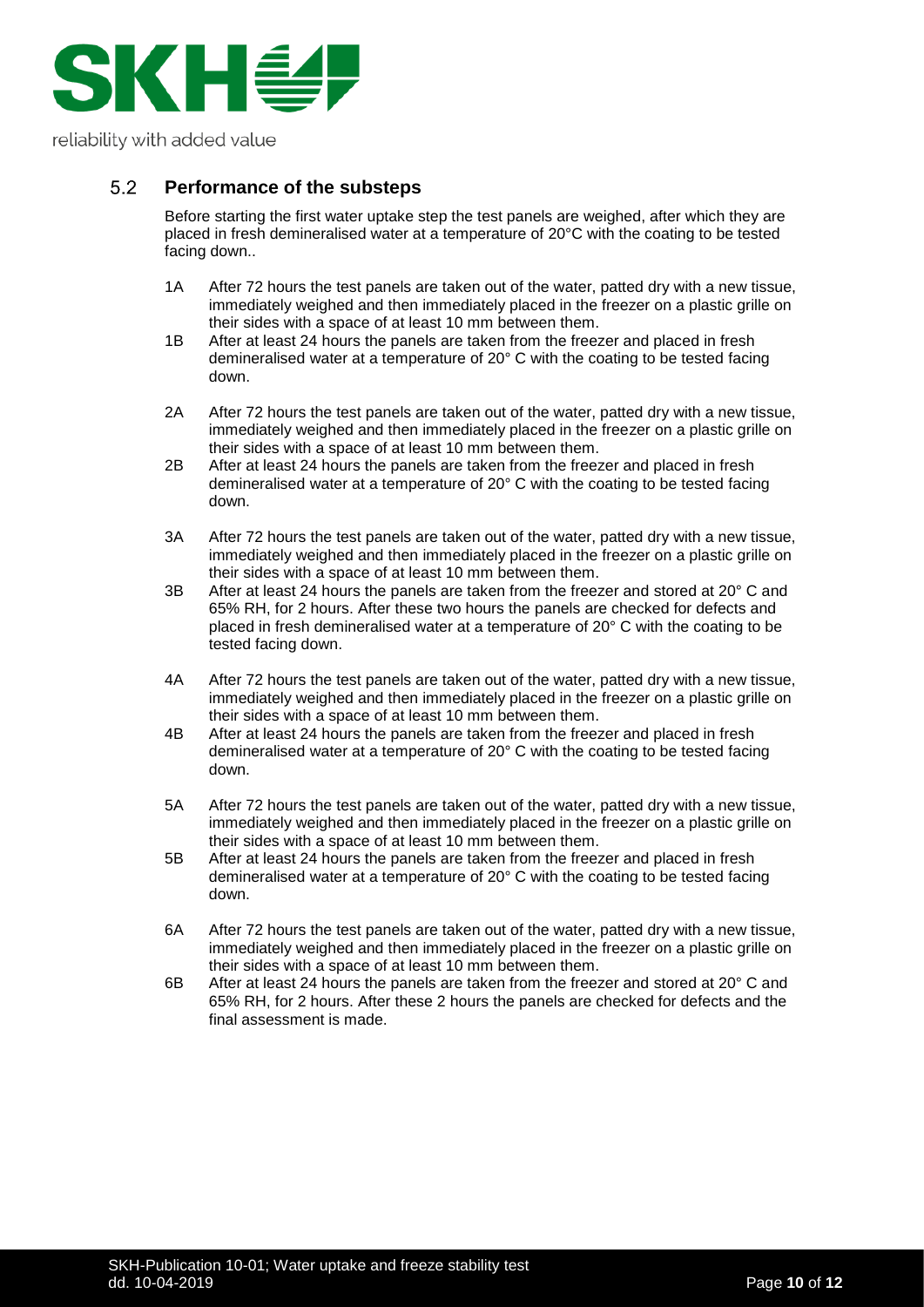

## <span id="page-10-0"></span>**6. SCHEDULE**

Table 2 shows an example schedule

### **Table 2: Example schedule for the water uptake and freeze stability test**

| <b>Step</b> | <b>Operation</b>       | <b>Stress</b><br>(start) | rable 2. Example schedule for the water uptake and fleeze stability test<br>Schedule example 1 | <b>Schedule example 2</b> | <b>Run</b><br>time |
|-------------|------------------------|--------------------------|------------------------------------------------------------------------------------------------|---------------------------|--------------------|
|             |                        |                          | <b>Application and critical drying</b>                                                         |                           |                    |
|             |                        | 15° C / 60% RV           |                                                                                                |                           | Week 1             |
| $1e$ coat   | Application            | Circulation 0,2          | Thursday 16:00                                                                                 | Thursday 16:00            |                    |
|             |                        | m/s                      |                                                                                                |                           |                    |
|             |                        | 15° C / 60% RV           |                                                                                                |                           | Week 1             |
| $2e$ coat   | Application            | Circulation 0,2          | <b>Friday 08:00</b>                                                                            | <b>Friday 08:00</b>       |                    |
|             |                        | m/s                      |                                                                                                |                           |                    |
|             |                        | 15° C / 60% RV           |                                                                                                |                           | Week 1             |
| $3e$ coat   | Application            | Circulation 0,2          | <b>Friday 12:00</b>                                                                            | <b>Friday 12:00</b>       |                    |
|             |                        | m/s                      |                                                                                                |                           |                    |
|             | Through                | 15° C / 60% RV           |                                                                                                |                           | Week 1             |
|             | drying                 | Circulation 0 m/s        | <b>Friday 16:00</b>                                                                            | <b>Friday 16:00</b>       |                    |
|             |                        |                          | Cycli 1 to 3                                                                                   |                           |                    |
| 1A          | Weighing               | Water uptake             | Monday 08:00                                                                                   | Tuesday 15:00             | Week 2             |
| 1B          | Weighing               | Freezing                 | Thursday 08:00                                                                                 | <b>Friday 15:00</b>       | Week 2             |
| 2A          |                        | Water uptake             | <b>Friday 10:00</b>                                                                            | Monday 08:00              | Week 2             |
| 2B          | Weighing               | Freezing                 | Monday 10:00                                                                                   | Thursday 08:00            | Week 3             |
| 3A          |                        | Water uptake             | Tuesday 13:00                                                                                  | <b>Friday 10:00</b>       | Week 3             |
| 3B          | Weighing               | Freezing                 | <b>Friday 13:00</b>                                                                            | Monday 10:00              | Week 3             |
|             | Removal for assessment |                          | Monday 09:00                                                                                   | Tuesday 13:00             | Week 4             |
|             | Interim assessment     |                          | Monday 11:00                                                                                   | Tuesday 15:00             | Week 4             |
|             |                        |                          | Cycli 4 to 6                                                                                   |                           |                    |
| 4A          |                        | Water uptake             | Monday 11:00                                                                                   | Tuesday 15:00             | Week 4             |
| 4B          | Weighing               | Freezing                 | Thursday 11:00                                                                                 | Friday 15:00              | Week 4             |
| 5A          |                        | Water uptake             | <b>Friday 13:00</b>                                                                            | Monday 08:00              | Week 4             |
| 5B          | Weighing               | Freezing                 | Monday 13:00                                                                                   | Thursday 08:00            | Week 5             |
| 6A          |                        | Water uptake             | Tuesday 15:00                                                                                  | <b>Friday 10:00</b>       | Week 5             |
| 6B          | Weighing               | Freezing                 | Friday 15:00                                                                                   | Monday 10:00              | Week 5             |
|             | Removal for assessment |                          | Monday 09:00                                                                                   | Tuesday 13:00             | Week 6             |
|             | Final assessment       |                          | Monday 11:00                                                                                   | Tuesday 15:00             | Week 6             |

**Processing time at least 6 weeks**.